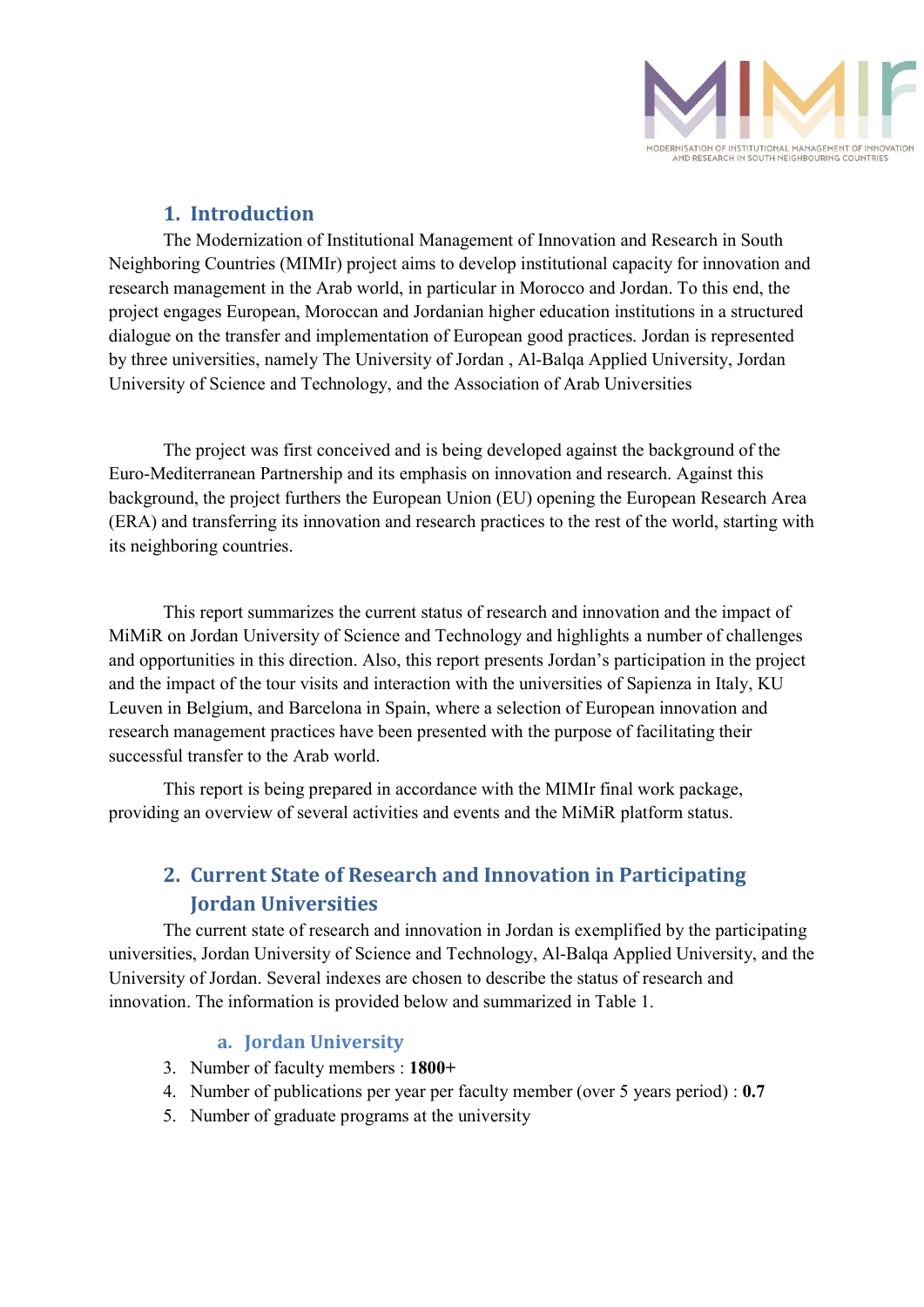

- a. Ph.D. programs: 30+
- b. MS programs : 120+
- 6. Number of research institutes and/or centers at the university:  $($  < 10)
	- a. Disciplines covered by the centers: Energy, Environment, Water, Basic Sciences, Social Sciences, among many others
	- b. Total revenue produced by the centers (if any): N/A
- 7. Total research budget per year allocated for research project funding:
	- a. University funding: 500'000+ JoD
	- b. National funding: 200'000+ JoD
	- c. International funding: 300'000+ JoD
- 8. Number of research awards received by faculty members of the university
	- a. Areas of the award: N/A
	- b. Money value of the award: N/A
- 9. Number of journals issued by the university: 10 Journals
	- a. Disciplines covered by the journals: Medical Sciences, Pharmaceutical Sciences, Business, Social Sciences, Agriculture, Religious Studies, Law Studies, Economics, Archeology
	- b. Indexing of the journal: SCOPUS, EBESCO, Ulrich
- 10. Number of conferences organized by the university: 20+
- 11. Ranking of the university
	- a. National ranking : QS: 1
	- b. Regional ranking : QS: 8
	- c. International ranking : QS: 550-600
- 12. Number of spinoff companies created by each university: N/A

# a. Al-Balqa Applied University

- 1. Number of faculty members: N/A
- 2. Number of publications per year per faculty member (over 5 years period): 485 in 2015
- 3. Number of graduate programs at the university
	- a. Ph.D. programs: None
	- b. MS programs: 20 Program
- 4. Number of research institutes and/or centers at the university.4
	- a. Disciplines covered by the centers: Water, environment, energy, training of trainees, commuter, consultations
	- b. Total revenue produced by the centers (if any): N/A
- 5. Total research budget per year allocated for research project funding
	- a. University funding: N/A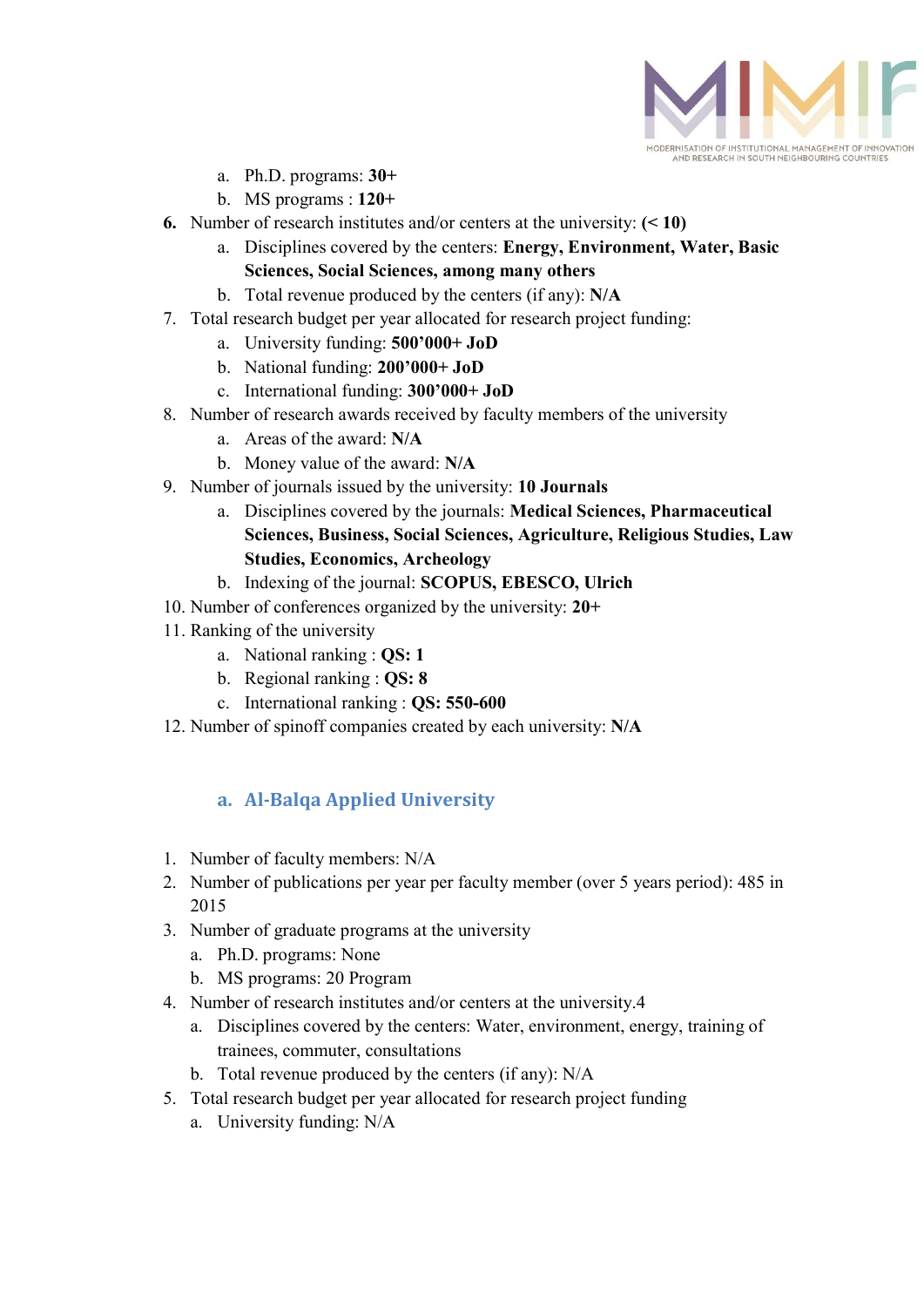

- b. National funding: 2459135 JDs (projects only) International funding: 274665 USD and 2796222 Euro (International projects only)
- 6. Number of research awards received by faculty members of the university: N/A
	- a. Areas of the award
	- b. Money value of the award
- 7. Number of journals issued by the university
	- a. Disciplines covered by the journals
	- b. Indexing of the journal
- 8. Number of conferences organized by the university
- 9. Ranking of the university
	- a. National ranking
	- b. Regional ranking
	- c. International ranking
- 10. Number of spinoff companies created by each university
- 11. Number of patents: 7
- 12. Number of international students: 1099
- 13. Number of faculties: 18 distributed over the country
- 14. Number of students in 2016L29017: 32872
- 15. Number of Memorandum of Understandings and agreements: 91

#### a. Jordan University of Science and Technology

- 1. Number of faculty members: 920+
- 2. Number of publications per year per faculty member (over 5 years period): 0.61
- 3. Number of graduate programs at the university: 97 programs
	- a. Ph.D. programs: 00
	- b. MS programs: 97
- 4. Number of research institutes and/or centers at the university: 10 centers
	- a. Disciplines covered by the centers
		- i. Academic Development and Quality Assurance Center
		- ii. Center of Excellence for Innovative Projects
		- iii. Consultative Center for Science and Technology
		- iv. Computer and Information Center
		- v. Dental Teaching Clinics
		- vi. Pharmaceutical Research Center
		- vii. Queen Rania Al-Abdullah Center for Environmental Science and Technology
		- viii. Language Center
			- ix. Princess Haya Biotechnology Center
			- x. Nano-Technology Academy
	- b. Total revenue produced by the centers (if any): 700,000 + JD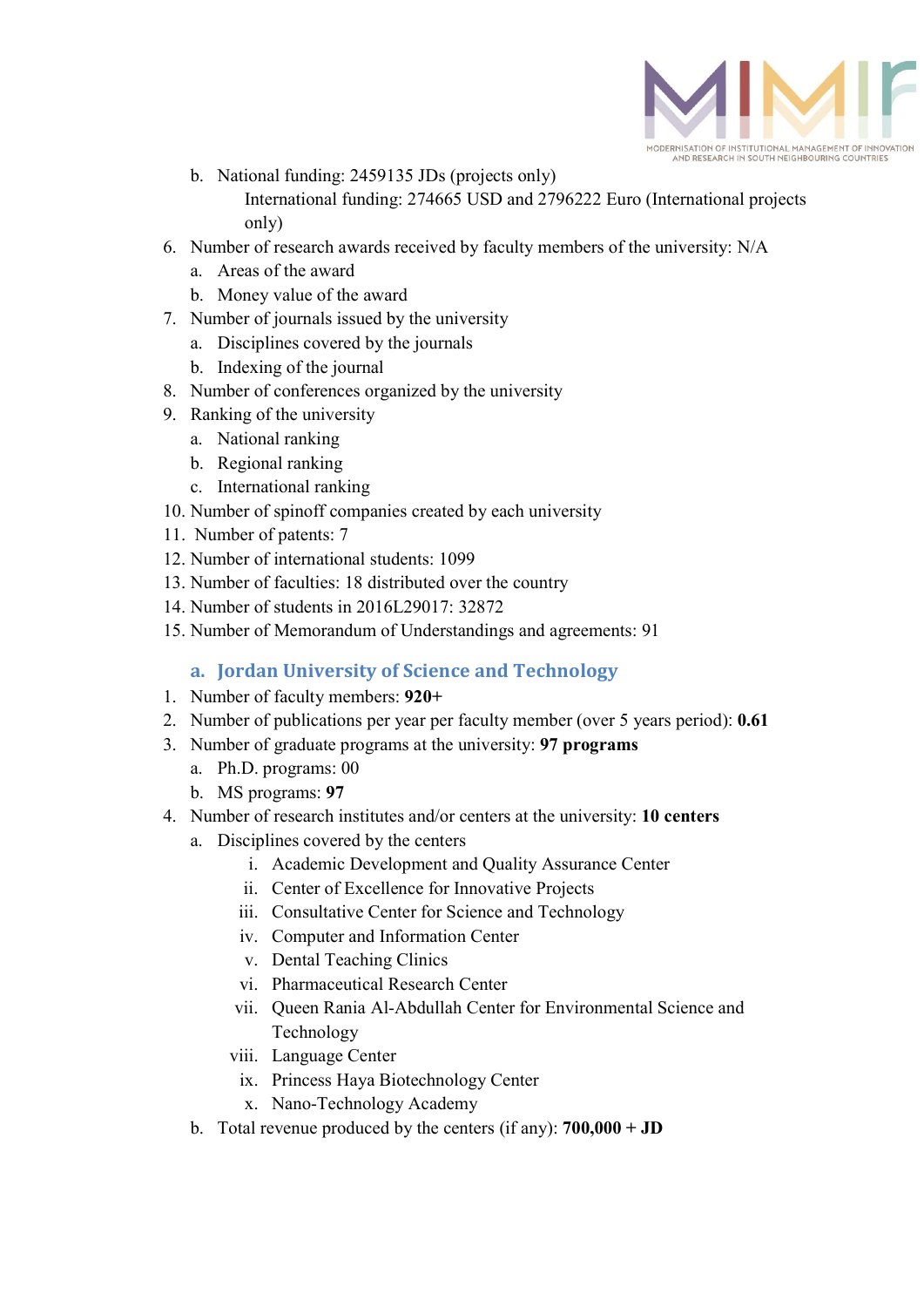

- 5. Total research budget per year allocated for research project funding: 3.5+ million
	- a. University funding: 2.0+ million JD per year (5 years period)
	- b. National funding: 0.75+ million JD per year (5 years period)
	- c. International funding: 0.68+ million JD per year (5 years period)
- 6. Number of research awards received by faculty members of the university: 160+
	- a. Areas of the award: Engineering, Medicine, Architecture, Pharmaceutical, IT
	- b. Money value of the award: .26+ million JD
	- c. Number of patents: 13
- 7. Number of journals issued by the university: 3
	- a. Disciplines covered by the journals: Civil engineering, Pharmacy, Medical Sciences
	- b. Indexing of the journal: Scopus, ISI
- 8. Number of conferences organized by the university: 9
- 9. Ranking of the university
	- a. National ranking:
	- b. Regional ranking: QS (10), Green Metric (1)
	- c. International ranking: QS (601-650); Times (600-800), Green Metric (49)
- 10. Number of spinoff companies created by each university: 1 spinoff

| Metric                            |                       | Jordan<br>University | Al-Balqa<br>Applied<br>University | <b>JUST</b>  |
|-----------------------------------|-----------------------|----------------------|-----------------------------------|--------------|
| <b>Faculty Members</b>            |                       | 1800                 | ??                                | 920          |
| # Publications/year/faculty       |                       | 0.7                  | 485 in 2015 ??                    | 0.61         |
| # Ph.D. Programs                  |                       | 30                   | $00\,$                            | 00           |
| $# MS$ Programs                   |                       | 120                  | 20                                | 97           |
| $#$ Research centers              |                       | 10                   | $\overline{4}$                    | 10           |
| Revenue from research centers     |                       | <b>NA</b>            | <b>NA</b>                         | 700,000      |
| Total research budget<br>per year |                       | 1,000,000            | 2,877,000                         | 3,500,000    |
|                                   | University<br>funding | 500,000              | <b>NA</b>                         | $2,000,000+$ |
|                                   | National<br>Funding   | 200,000              | 2,459,135                         | 750,000      |

#### Table 1: Summary of Research and Innovation Metrics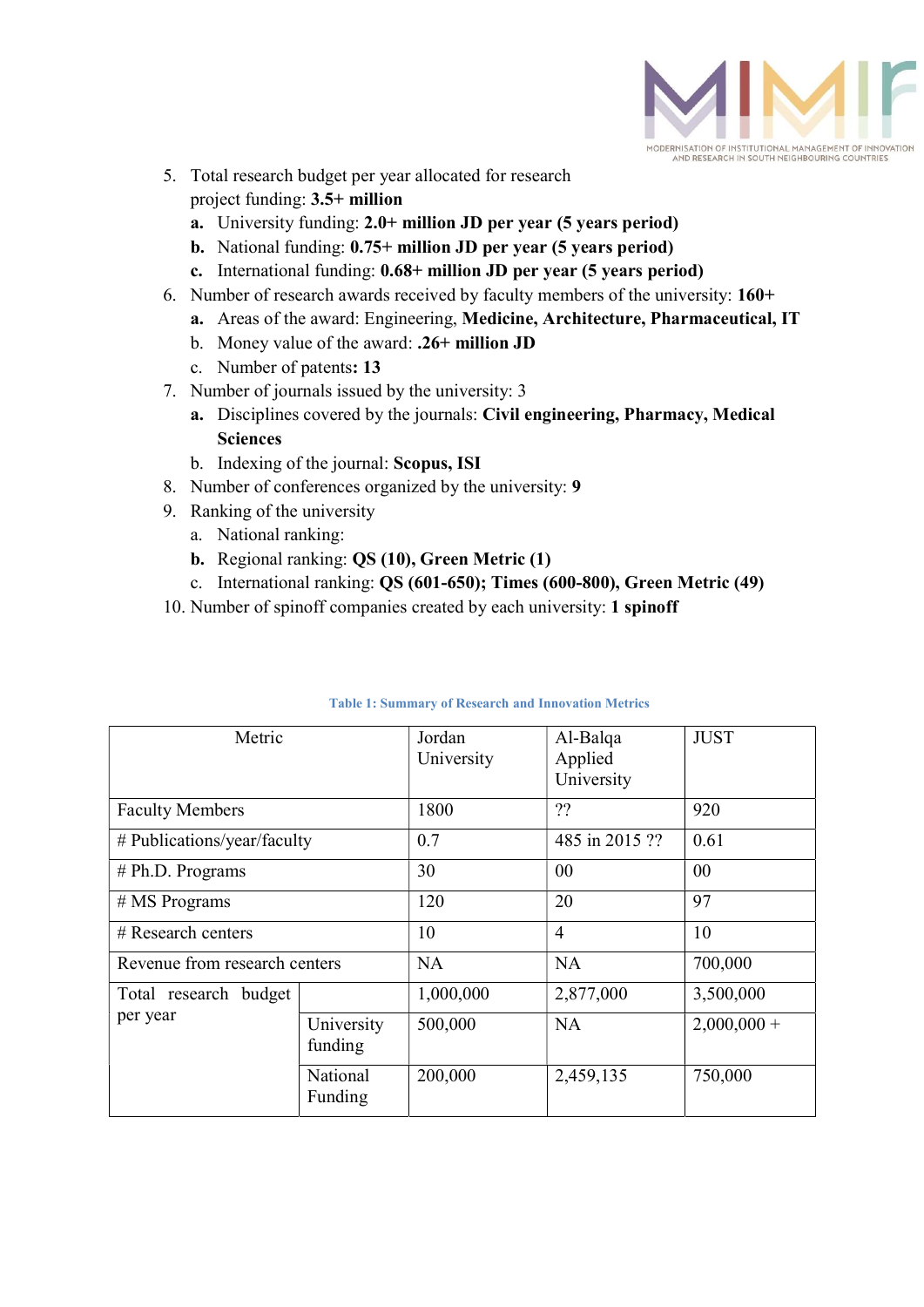

|                                       | International<br>Funding | 300,000      | 415,000        | 680,000+   |
|---------------------------------------|--------------------------|--------------|----------------|------------|
| # Research awards received by faculty |                          | <b>NA</b>    | <b>NA</b>      | 160        |
|                                       |                          |              |                | 260,000 JD |
| # Patents                             |                          | <b>NA</b>    | $\overline{7}$ | 13         |
| # Journals published                  |                          | 10           | <b>NA</b>      | 3          |
| # Conferences organized               |                          | 20           | <b>NA</b>      | 9          |
| Ranking                               | <b>QS</b> National       | $\mathbf{1}$ | <b>NA</b>      | <b>NA</b>  |
|                                       | QS regional              | 8            | <b>NA</b>      | 10         |
|                                       | QS<br>International      | 550-600      | <b>NA</b>      | 601-650    |
|                                       | Times                    | <b>NA</b>    | <b>NA</b>      | 600-800    |
| # Spinoffs                            |                          | <b>NA</b>    | <b>NA</b>      | 1          |
| # International Students              |                          | <b>NA</b>    | 1099           | 4500       |

### 11. Tour Visits

Members of the participating Jordanian universities have participated in three tour visits to selected European universities.

#### a. Sapienza University, Italy.

Teams from Jordan universities were invited to participate in two tour visits to Sapienza university in Italy. The team was introduced to various avenues of research and innovations at Sapienza. This included

- 1- Sapienza strategic plan (2016-2021)
- 2- Research priorities
- 3- Research Focus
- 4- Research culture and performance
- 5- Internationalization
- 6- Developing research force
- 7- Innovation and technology transfer
- 8- Research labs and centers
- 9- Spin-offs/ Start-ups

#### b. KU Leuven Visit

Teams from Jordan universities were invited to participate in two tour visits and a conference at KU Leuven University in Belgium. The study visit included several presentations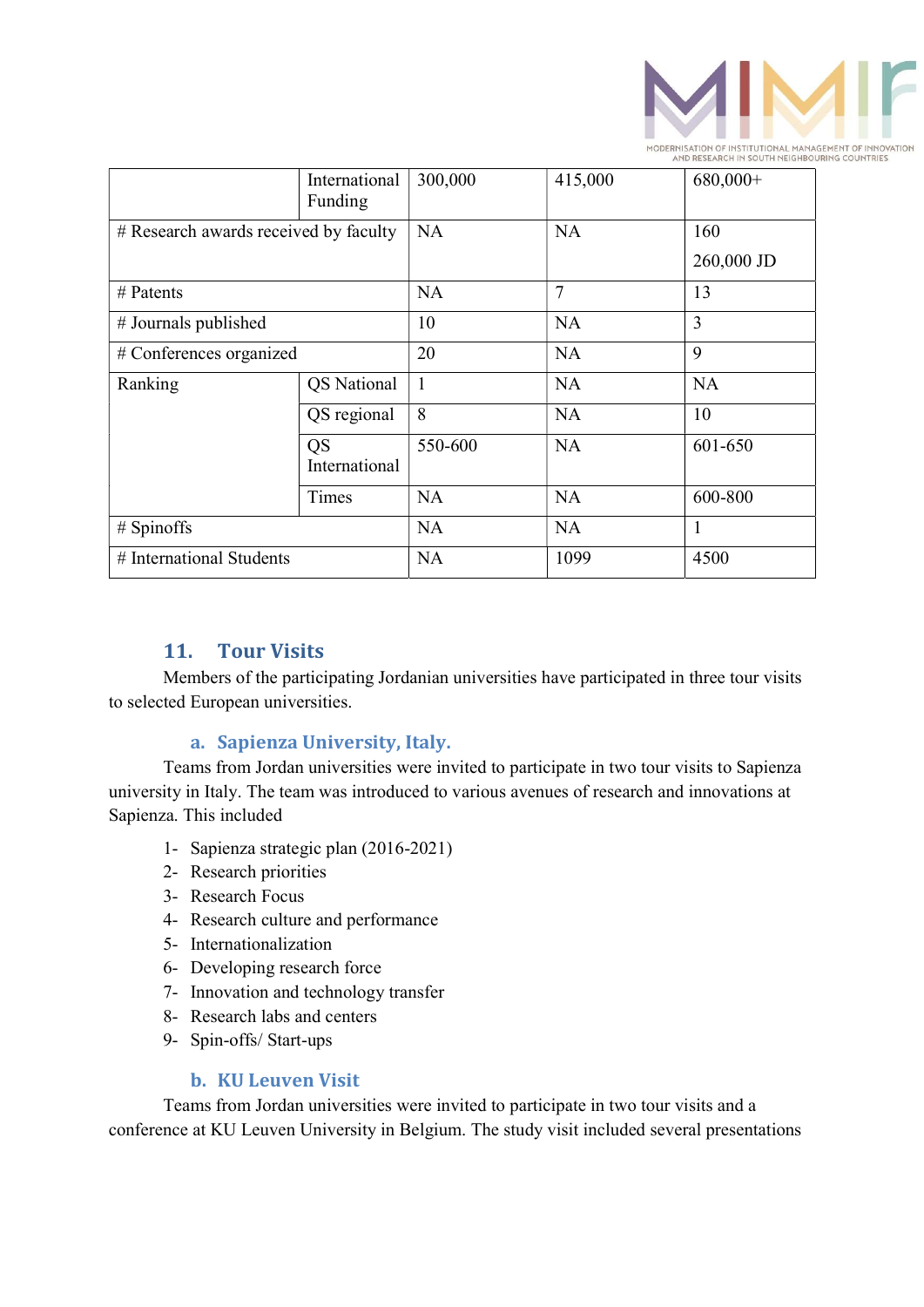

from key university personnel and visits to several research and innovation centers. Following are some highlights of the study visit:

- KUL research budget in 2015 was 825 million Euros.
- KUL received 551FP7 grants totaling 264 M Euros, and 211 Horizon 2020 projects totaling 117 million euros.
- KUL received 118 million euros from licensing of patents.
- KUL has 125 spinoff companies during the last 15 years, at a rate of  $\sim$ 8 spinoffs per year.
- KUL ranks 35 at a global level.
- 5000 Ph.D. candidates are sustained at anytime

KUL philosophy: Focus on research, innovation, and excellence. Ranking is a byproduct of productivity. Internationalization is key for the success of Ph.D. programs. Without international Ph.D. students, the successful research and innovation program dries out.

The office of research and development LRD is key for supporting research, innovation, spinoffs and relations with industry. The office of internationalization is key for the successful research and innovation programs.

## c. Barcelona University Visit

Teams from Jordan universities were invited to participate in two tour visits at Barcelona University. The study visit included several presentations from key university personnel and visits to several research and innovation centers. Following are some highlights of the study visit:

- Science Park is one of the most important stops, where we got to educate ourselves about the actual business model there, and how the industry work in harmony with academia to support the innovation in research.
- Union for the Mediterranean (UFM) is another significant segment of this study tour where we got to learn about different platforms for cooperation, the different priorities, the promoters. Also, we got familiar on the UFM Climate Action and many other areas of interest and how it helps to improving resilience and investing in future in innovative manners

# 12. Impact of MiMiR Project on Jordan Universities

Despite the tremendous growth in higher education experienced by Jordan during the last few decades, there needs to be more focus and strengthening on key areas in the domain of research and innovation. The interaction with partners from EU universities and Morocco have crystalized some of the areas, which must remain at the focal point of higher education institutions.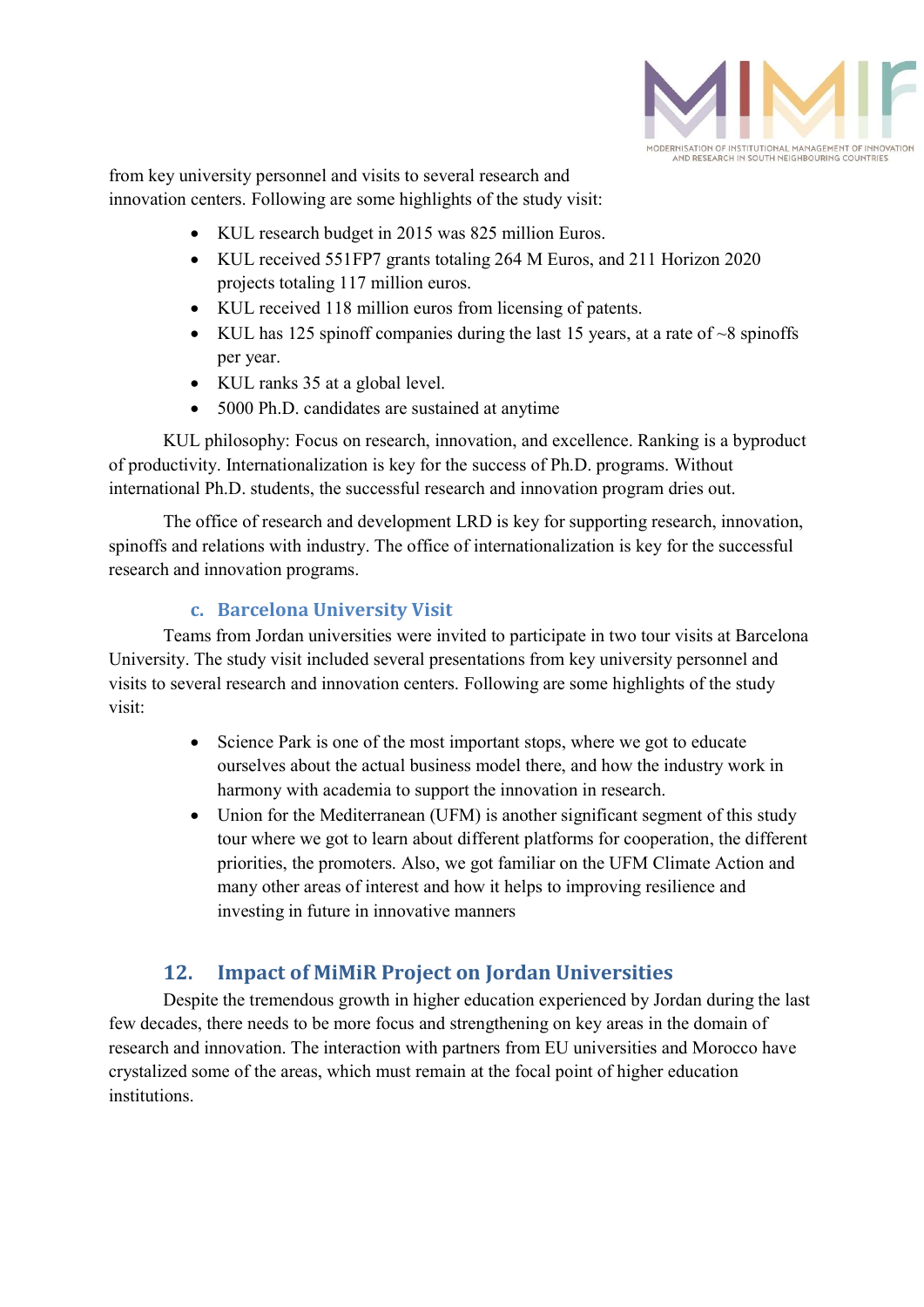

### a. Sustainable research programs

Sustainability of research programs, as learned from the study visits to EU universities, is key parameter which must remain a focal point at all times. The main pillars of sustainability include

- 1- A continuous supply of graduate students for the various programs at affordable cost. All universities, which we have visited, agree that internationalization is key for sustaining a good supply of graduate students.
- 2- A stable and qualified faculty members who can lead various research programs. EU universities, represented by the visited universities, do not suffer serious brain drain problem, which is a major problem in Jordan and Morocco. For sustainable research programs, there has to be a national strategy to deal with the brain drain issue. A very significant number of students, who study abroad and attain their higher education degrees, fail to return to Jordan. This is more true for students who attain their graduate degrees from the USA, rather than Europe. Besides, many faculty members may leave Jordan for other countries in search for better salaries, better life style, or more research opportunities.
- 3- A stable and sufficient funding for research projects. Compared to universities, we have visited in Europe, the amount of funding available for research projects in Jordan universities is marginal. A national strategy for funding as well as a peruniversity strategy is required. It is interesting to note that faculty promotion in the universities we visited is strongly impacted by the ability of a faculty member to attract local and international grants. This remains to be incorporated into Jordan institutions. The experience of ICREA in Catalonia is of extreme importance for funding sustainability.

## b. Collaboration with industry

Collaboration with industry is two faceted.

- The first facet is collaboration with existing industries in order to enhance the research programs, involve faculty in the process of solving real problems, and adding value to the knowledge based economy. All universities we have visited enjoy industrial parks, where real industries exist in the same vicinity of the universities. Each and every one of the universities we visited has an office responsible for collaborations with industry. At KU Leuven, the office conducts all negotiations with industry, prepares the contracts, protects the faculty members and insures sustainability. The collaboration with industry is a major source of funding, as well as of research ideas and themes for new graduate students.
- The second facet is the university role in creating new industries through the concept of spinoffs/startups. KU Leuven has a very strong record of spinoffs averaging almost 10 spinoffs/startups per year over the last 15 years. Sapienza is more recent in this endeavor but has a very good rising curve in the number of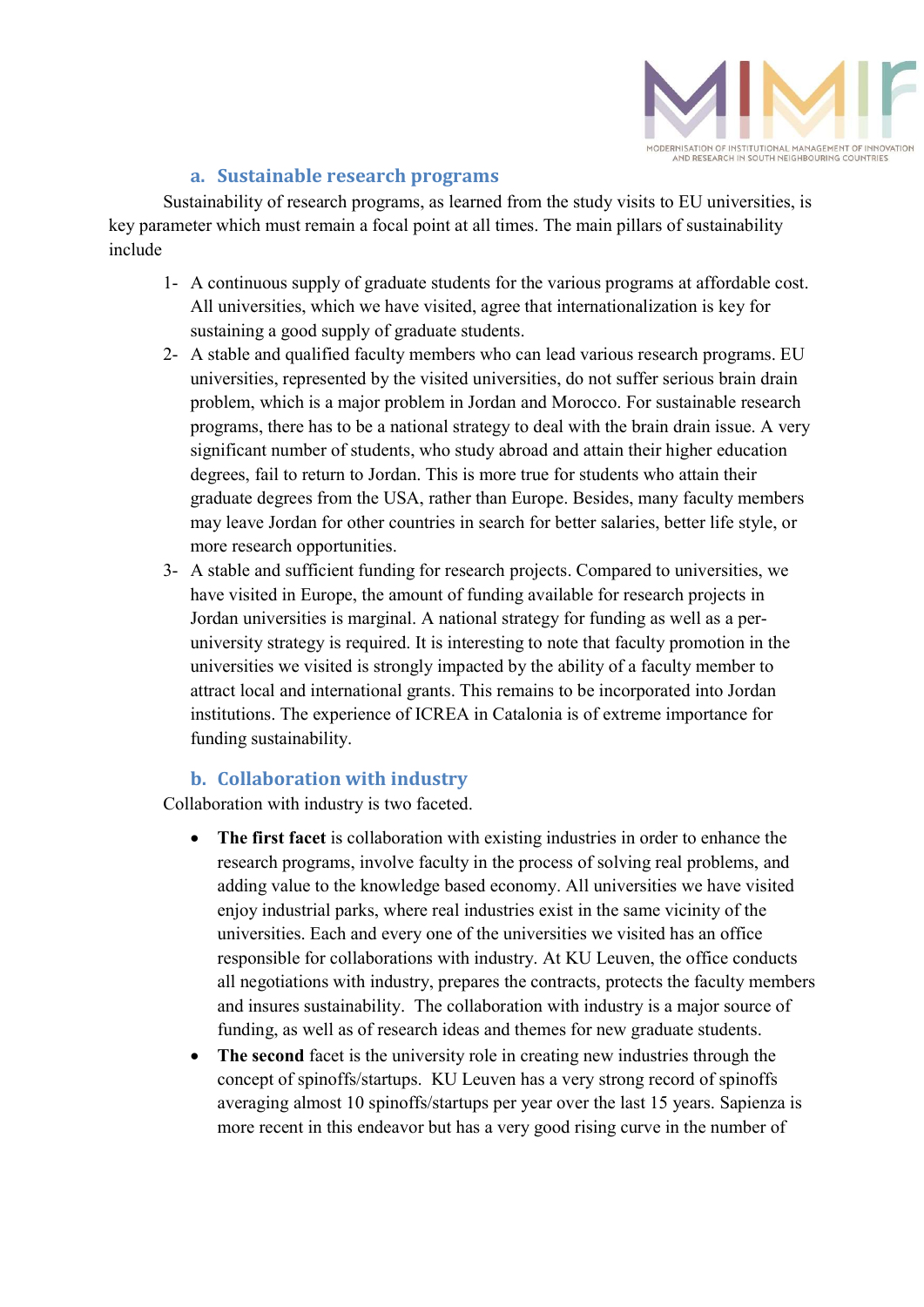

spinoffs. Spinoffs and startups are a major supplier

of research funding and revenue for KU Leuven totaling 125 million Euros per year.

In Jordan, both facets are at their infancy and yet to be highly developed and emphasized. We believe that a national strategy ought to be in place for this area.

#### c. Internationalization

For EU universities we visited, internationalization means two things. First, a continuous supply of graduate students. Second, obtaining research money from granting offices, especially from the EU (FTP 7, Erasmus +, Horizon 2020).

For Jordan, internationalization should focus as well on

- 1- International students, where students from the Middle East, Africa, Europe and possibly Asia can join graduate research programs in Jordan. In this regard, emphasis can be placed on disciplines which can easily compete for graduate students. Fields should be identified on the basis of a national strategy. For example, Jordan can be a leader in studies related to humanities, Arabic language, Islamic religion, middle east politics, world peace, archeology, pharmaceutical studies, among others.
- 2- International funding, where research funding is obtained from the EU, Asia, USA and other places. In this regard, statistics show that the majority of funding obtained by Jordan faculty members is in the area of capacity building and very little is for scientific research and innovation. A well defined strategy has to be created to boost research funding. One of the key success stories exhibited by KU Leuven is its capability of attracting more than 400 million Euros in external funding per year.
- 3- International collaboration with key universities. It is well noted that each and every of our three universities had signed hundreds of MOU's with universities across the world. But the idea learned from our visits is that a collaborative program has to be well defined in a specific area for a specific goal. For example, a collaborative program with Sapienza can be in the area of civil engineering (for example) to create a joint MS/PhD programs where students and faculty in both universities can jointly supervise research programs, and can jointly write proposals for funding, and can jointly work to spinoff a new startup.

#### d. Vision

It is amazing how a good and clear vision can lead to wonders in the process of managing innovation and research. One thing we learned during the tours is a vision held by KU Leuven (for example), where the university leadership views each faculty member (among 1980) is a potential innovative project. With 2.6 Ph.D and 4 MS students per faculty, it is feasible that this small group can be a nucleus for a good startup company. The result of this vision is an average of 10 startups per year. Of course, the university has built a strong infrastructure and many tools to cater for this vision.